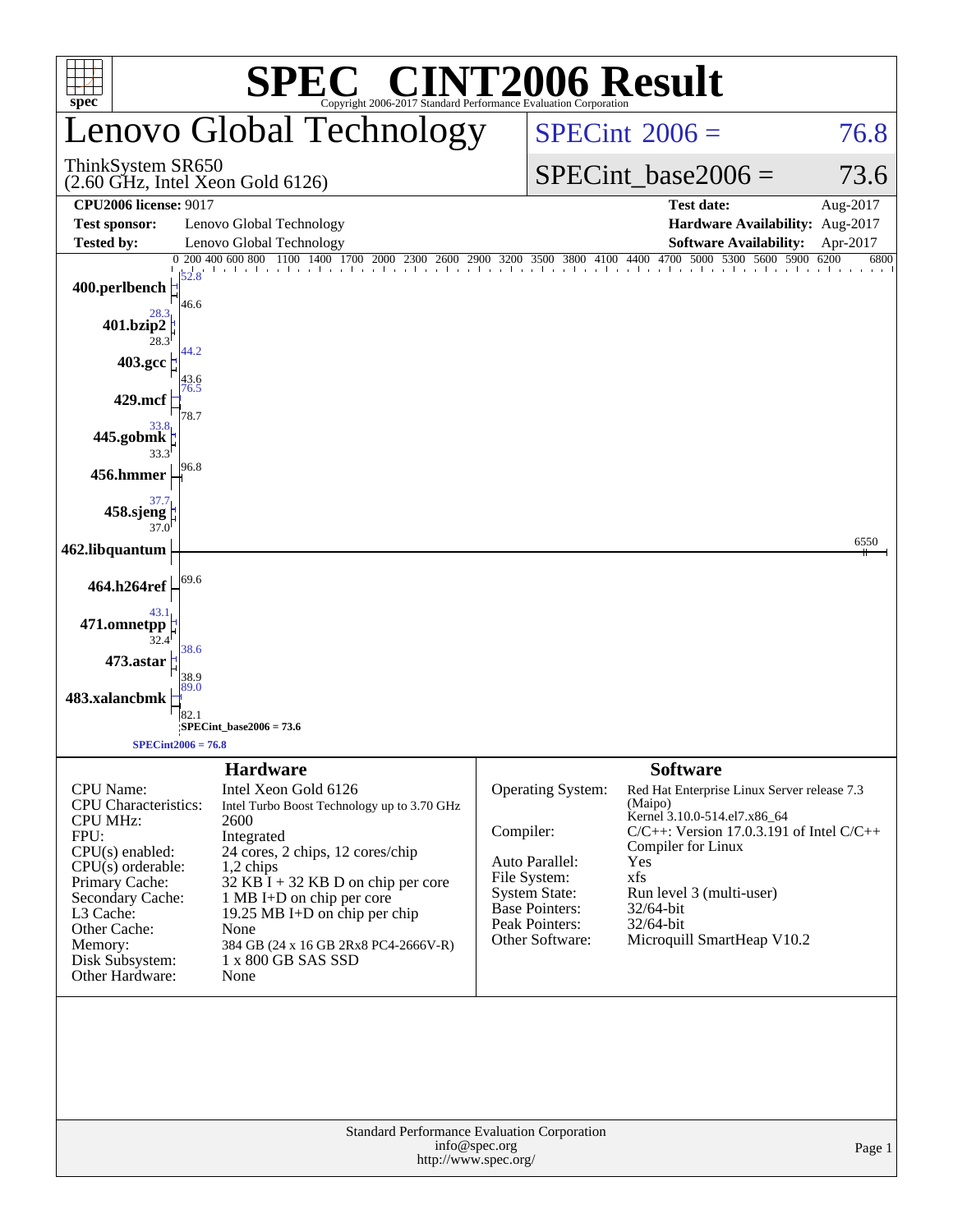

## enovo Global Technology

#### ThinkSystem SR650

(2.60 GHz, Intel Xeon Gold 6126)

 $SPECint2006 = 76.8$  $SPECint2006 = 76.8$ 

### SPECint base2006 =  $73.6$

**[Test sponsor:](http://www.spec.org/auto/cpu2006/Docs/result-fields.html#Testsponsor)** Lenovo Global Technology **[Hardware Availability:](http://www.spec.org/auto/cpu2006/Docs/result-fields.html#HardwareAvailability)** Aug-2017

**[CPU2006 license:](http://www.spec.org/auto/cpu2006/Docs/result-fields.html#CPU2006license)** 9017 **[Test date:](http://www.spec.org/auto/cpu2006/Docs/result-fields.html#Testdate)** Aug-2017 **[Tested by:](http://www.spec.org/auto/cpu2006/Docs/result-fields.html#Testedby)** Lenovo Global Technology **[Software Availability:](http://www.spec.org/auto/cpu2006/Docs/result-fields.html#SoftwareAvailability)** Apr-2017

#### **[Results Table](http://www.spec.org/auto/cpu2006/Docs/result-fields.html#ResultsTable)**

|                                                                                                          | <b>Base</b>    |              |                |              |                |       | <b>Peak</b>    |              |                |              |                |              |
|----------------------------------------------------------------------------------------------------------|----------------|--------------|----------------|--------------|----------------|-------|----------------|--------------|----------------|--------------|----------------|--------------|
| <b>Benchmark</b>                                                                                         | <b>Seconds</b> | <b>Ratio</b> | <b>Seconds</b> | <b>Ratio</b> | <b>Seconds</b> | Ratio | <b>Seconds</b> | <b>Ratio</b> | <b>Seconds</b> | <b>Ratio</b> | <b>Seconds</b> | <b>Ratio</b> |
| 400.perlbench                                                                                            | 210            | 46.6         | 210            | 46.6         | 210            | 46.5  | 185            | 52.8         | 185            | <u>52.8</u>  | 185            | 52.9         |
| 401.bzip2                                                                                                | 341            | 28.3         | 341            | 28.3         | 341            | 28.3  | 341            | 28.3         | 340            | 28.3         | 340            | 28.4         |
| $403.\mathrm{gcc}$                                                                                       | 184            | 43.6         | 185            | 43.6         | 185            | 43.6  | 182            | 44.2         | 182            | 44.2         | 183            | 44.0         |
| $429$ .mcf                                                                                               | 115            | 79.4         | 118            | 77.5         | 116            | 78.7  | 120            | 75.9         | 117            | 77.8         | <b>119</b>     | 76.5         |
| $445$ .gobmk                                                                                             | 315            | 33.3         | 315            | 33.3         | 315            | 33.4  | 311            | 33.8         | 311            | 33.7         | 311            | 33.8         |
| $456.$ hmmer                                                                                             | 96.5           | 96.7         | 96.3           | 96.8         | 96.3           | 96.8  | 96.5           | 96.7         | 96.3           | 96.8         | 96.3           | 96.8         |
| $458$ .sjeng                                                                                             | 327            | 37.0         | 327            | 37.0         | 327            | 37.0  | 321            | 37.7         | 321            | 37.7         | 321            | 37.7         |
| 462.libquantum                                                                                           | 3.07           | 6750         | 3.18           | 6530         | 3.16           | 6550  | 3.07           | 6750         | 3.18           | 6530         | 3.16           | 6550         |
| 464.h264ref                                                                                              | 317            | 69.8         | 318            | 69.6         | 319            | 69.4  | 317            | 69.8         | 318            | 69.6         | 319            | 69.4         |
| $ 471$ .omnetpp                                                                                          | 193            | 32.4         | 191            | 32.8         | 193            | 32.4  | 145            | 43.0         | 145            | 43.1         | 144            | 43.4         |
| $473$ . astar                                                                                            | 181            | 38.8         | 180            | 38.9         | 181            | 38.9  | 182            | 38.6         | <u>182</u>     | 38.6         | 182            | 38.7         |
| 483.xalancbmk                                                                                            | 84.0           | 82.1         | 84.1           | 82.0         | 84.0           | 82.1  | 77.5           | 89.0         | 77.5           | 89.0         | 77.5           | 89.0         |
| Results appear in the order in which they were run. Bold underlined text indicates a median measurement. |                |              |                |              |                |       |                |              |                |              |                |              |

#### **[Submit Notes](http://www.spec.org/auto/cpu2006/Docs/result-fields.html#SubmitNotes)**

The config file option 'submit' was used.

### **[Operating System Notes](http://www.spec.org/auto/cpu2006/Docs/result-fields.html#OperatingSystemNotes)**

Stack size set to unlimited using "ulimit -s unlimited"

### **[Platform Notes](http://www.spec.org/auto/cpu2006/Docs/result-fields.html#PlatformNotes)**

Standard Performance Evaluation Corporation [info@spec.org](mailto:info@spec.org) BIOS configuration: Operating Mode set to Maximum Performance Hyper-Threading set to Disabled Stale AtoS set to Enable LLC dead line alloc set to Disable Sysinfo program /home/cpu2006-1.2-ic17.0u3/config/sysinfo.rev6993 Revision 6993 of 2015-11-06 (b5e8d4b4eb51ed28d7f98696cbe290c1) running on Cyborg-SPECcpu2017-RHEL7.3 Wed Aug 8 00:00:14 2018 This section contains SUT (System Under Test) info as seen by some common utilities. To remove or add to this section, see: <http://www.spec.org/cpu2006/Docs/config.html#sysinfo> From /proc/cpuinfo model name : Intel(R) Xeon(R) Gold 6126 CPU @ 2.60GHz 2 "physical id"s (chips) 24 "processors" cores, siblings (Caution: counting these is hw and system dependent. The following excerpts from /proc/cpuinfo might not be reliable. Use with Continued on next page

<http://www.spec.org/>

Page 2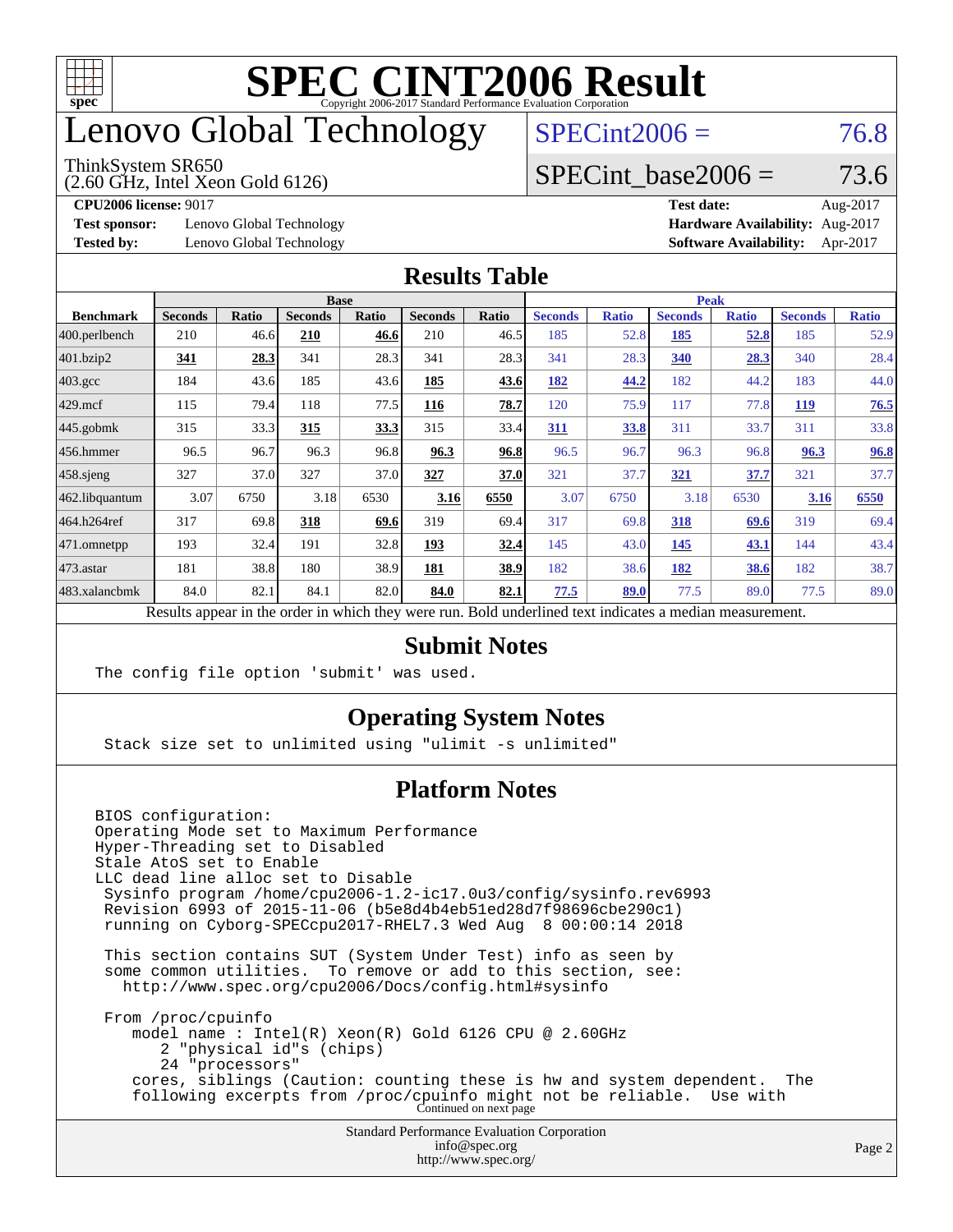

## enovo Global Technology

ThinkSystem SR650

(2.60 GHz, Intel Xeon Gold 6126)

 $SPECint2006 = 76.8$  $SPECint2006 = 76.8$ 

SPECint base2006 =  $73.6$ 

**[Test sponsor:](http://www.spec.org/auto/cpu2006/Docs/result-fields.html#Testsponsor)** Lenovo Global Technology **[Hardware Availability:](http://www.spec.org/auto/cpu2006/Docs/result-fields.html#HardwareAvailability)** Aug-2017 **[Tested by:](http://www.spec.org/auto/cpu2006/Docs/result-fields.html#Testedby)** Lenovo Global Technology **[Software Availability:](http://www.spec.org/auto/cpu2006/Docs/result-fields.html#SoftwareAvailability)** Apr-2017

**[CPU2006 license:](http://www.spec.org/auto/cpu2006/Docs/result-fields.html#CPU2006license)** 9017 **[Test date:](http://www.spec.org/auto/cpu2006/Docs/result-fields.html#Testdate)** Aug-2017

#### **[Platform Notes \(Continued\)](http://www.spec.org/auto/cpu2006/Docs/result-fields.html#PlatformNotes)**

Standard Performance Evaluation Corporation caution.) cpu cores : 12 siblings : 12 physical 0: cores 0 1 2 4 5 6 8 9 10 11 13 14 physical 1: cores 0 1 2 4 5 6 8 9 10 11 13 14 cache size : 19712 KB From /proc/meminfo MemTotal: 395885492 kB HugePages\_Total: 0<br>Hugepagesize: 2048 kB Hugepagesize: From /etc/\*release\* /etc/\*version\* os-release: NAME="Red Hat Enterprise Linux Server" VERSION="7.3 (Maipo)" ID="rhel" ID\_LIKE="fedora" VERSION\_ID="7.3" PRETTY\_NAME="Red Hat Enterprise Linux Server 7.3 (Maipo)" ANSI\_COLOR="0;31" CPE\_NAME="cpe:/o:redhat:enterprise\_linux:7.3:GA:server" redhat-release: Red Hat Enterprise Linux Server release 7.3 (Maipo) system-release: Red Hat Enterprise Linux Server release 7.3 (Maipo) system-release-cpe: cpe:/o:redhat:enterprise\_linux:7.3:ga:server uname -a: Linux Cyborg-SPECcpu2017-RHEL7.3 3.10.0-514.el7.x86\_64 #1 SMP Wed Oct 19 11:24:13 EDT 2016 x86\_64 x86\_64 x86\_64 GNU/Linux run-level 3 Aug 7 23:58 SPEC is set to: /home/cpu2006-1.2-ic17.0u3 Filesystem Type Size Used Avail Use% Mounted on /dev/sda2 xfs 744G 143G 602G 20% / Additional information from dmidecode: Warning: Use caution when you interpret this section. The 'dmidecode' program reads system data which is "intended to allow hardware to be accurately determined", but the intent may not be met, as there are frequent changes to hardware, firmware, and the "DMTF SMBIOS" standard. BIOS Lenovo -[IVE111C-1.00]- 07/17/2017 Memory: 24x Samsung M393A2K43BB1-CTD 16 GB 2 rank 2666 MHz (End of data from sysinfo program)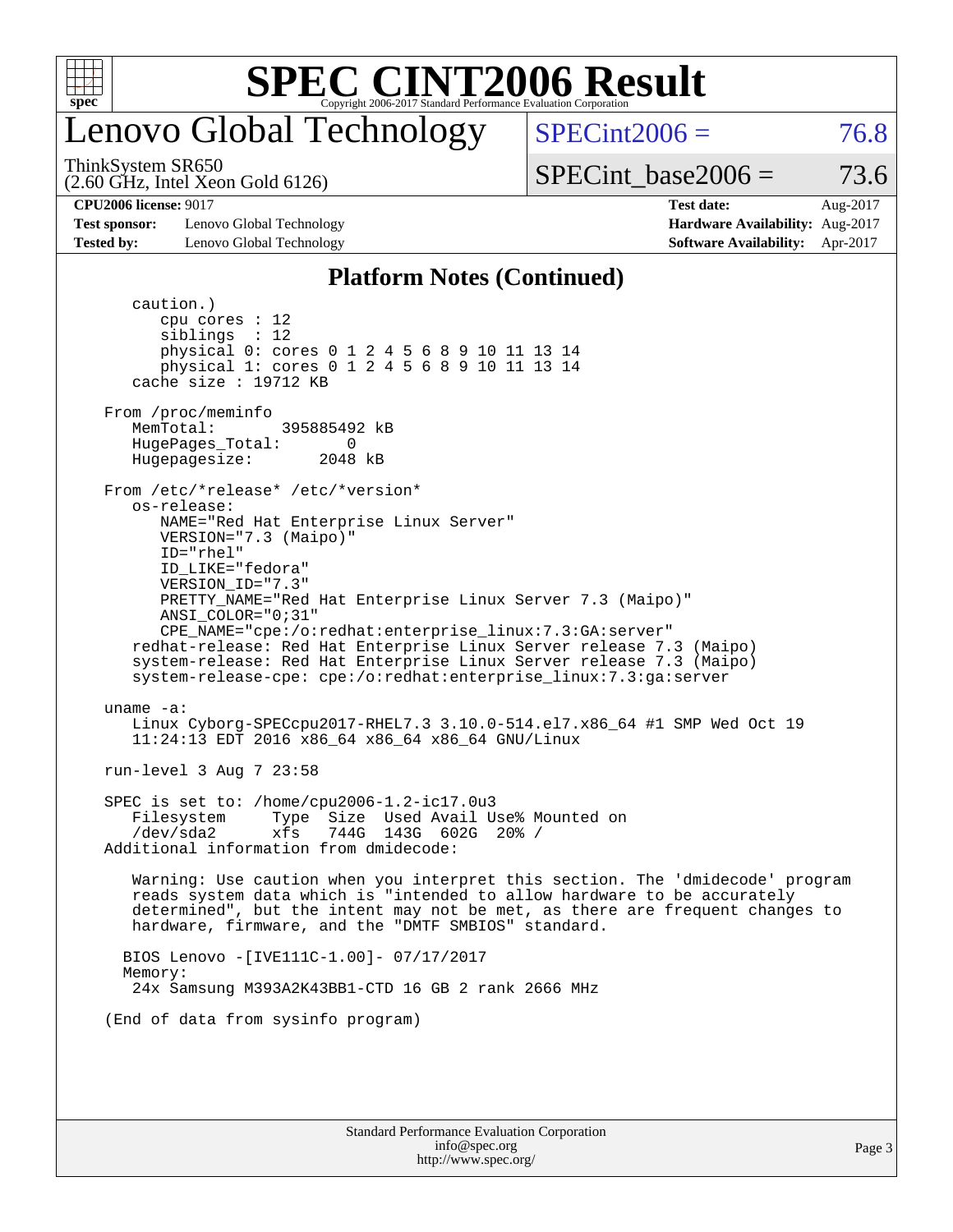

## enovo Global Technology

 $SPECint2006 = 76.8$  $SPECint2006 = 76.8$ 

(2.60 GHz, Intel Xeon Gold 6126) ThinkSystem SR650

SPECint base2006 =  $73.6$ 

**[Test sponsor:](http://www.spec.org/auto/cpu2006/Docs/result-fields.html#Testsponsor)** Lenovo Global Technology **[Hardware Availability:](http://www.spec.org/auto/cpu2006/Docs/result-fields.html#HardwareAvailability)** Aug-2017 **[Tested by:](http://www.spec.org/auto/cpu2006/Docs/result-fields.html#Testedby)** Lenovo Global Technology **[Software Availability:](http://www.spec.org/auto/cpu2006/Docs/result-fields.html#SoftwareAvailability)** Apr-2017

**[CPU2006 license:](http://www.spec.org/auto/cpu2006/Docs/result-fields.html#CPU2006license)** 9017 **[Test date:](http://www.spec.org/auto/cpu2006/Docs/result-fields.html#Testdate)** Aug-2017

#### **[General Notes](http://www.spec.org/auto/cpu2006/Docs/result-fields.html#GeneralNotes)**

Environment variables set by runspec before the start of the run: KMP AFFINITY = "granularity=fine, compact,  $0,3$ " LD\_LIBRARY\_PATH = "/home/cpu2006-1.2-ic17.0u3/lib/ia32:/home/cpu2006-1.2-ic17.0u3/lib/intel64:/home/cpu2006-1.2-ic17.0u3/sh10.2" OMP\_NUM\_THREADS = "24"

 Binaries compiled on a system with 1x Intel Core i7-4790 CPU + 32GB RAM memory using Redhat Enterprise Linux 7.2 Transparent Huge Pages enabled by default. Filesystem page cache cleared with: shell invocation of 'sync; echo 3 > /proc/sys/vm/drop\_caches' prior to run

### **[Base Compiler Invocation](http://www.spec.org/auto/cpu2006/Docs/result-fields.html#BaseCompilerInvocation)**

[C benchmarks](http://www.spec.org/auto/cpu2006/Docs/result-fields.html#Cbenchmarks): [icc -m64](http://www.spec.org/cpu2006/results/res2017q4/cpu2006-20170918-49721.flags.html#user_CCbase_intel_icc_64bit_bda6cc9af1fdbb0edc3795bac97ada53)

[C++ benchmarks:](http://www.spec.org/auto/cpu2006/Docs/result-fields.html#CXXbenchmarks) [icpc -m64](http://www.spec.org/cpu2006/results/res2017q4/cpu2006-20170918-49721.flags.html#user_CXXbase_intel_icpc_64bit_fc66a5337ce925472a5c54ad6a0de310)

### **[Base Portability Flags](http://www.spec.org/auto/cpu2006/Docs/result-fields.html#BasePortabilityFlags)**

 400.perlbench: [-DSPEC\\_CPU\\_LP64](http://www.spec.org/cpu2006/results/res2017q4/cpu2006-20170918-49721.flags.html#b400.perlbench_basePORTABILITY_DSPEC_CPU_LP64) [-DSPEC\\_CPU\\_LINUX\\_X64](http://www.spec.org/cpu2006/results/res2017q4/cpu2006-20170918-49721.flags.html#b400.perlbench_baseCPORTABILITY_DSPEC_CPU_LINUX_X64) 401.bzip2: [-DSPEC\\_CPU\\_LP64](http://www.spec.org/cpu2006/results/res2017q4/cpu2006-20170918-49721.flags.html#suite_basePORTABILITY401_bzip2_DSPEC_CPU_LP64) 403.gcc: [-DSPEC\\_CPU\\_LP64](http://www.spec.org/cpu2006/results/res2017q4/cpu2006-20170918-49721.flags.html#suite_basePORTABILITY403_gcc_DSPEC_CPU_LP64) 429.mcf: [-DSPEC\\_CPU\\_LP64](http://www.spec.org/cpu2006/results/res2017q4/cpu2006-20170918-49721.flags.html#suite_basePORTABILITY429_mcf_DSPEC_CPU_LP64) 445.gobmk: [-DSPEC\\_CPU\\_LP64](http://www.spec.org/cpu2006/results/res2017q4/cpu2006-20170918-49721.flags.html#suite_basePORTABILITY445_gobmk_DSPEC_CPU_LP64) 456.hmmer: [-DSPEC\\_CPU\\_LP64](http://www.spec.org/cpu2006/results/res2017q4/cpu2006-20170918-49721.flags.html#suite_basePORTABILITY456_hmmer_DSPEC_CPU_LP64) 458.sjeng: [-DSPEC\\_CPU\\_LP64](http://www.spec.org/cpu2006/results/res2017q4/cpu2006-20170918-49721.flags.html#suite_basePORTABILITY458_sjeng_DSPEC_CPU_LP64) 462.libquantum: [-DSPEC\\_CPU\\_LP64](http://www.spec.org/cpu2006/results/res2017q4/cpu2006-20170918-49721.flags.html#suite_basePORTABILITY462_libquantum_DSPEC_CPU_LP64) [-DSPEC\\_CPU\\_LINUX](http://www.spec.org/cpu2006/results/res2017q4/cpu2006-20170918-49721.flags.html#b462.libquantum_baseCPORTABILITY_DSPEC_CPU_LINUX) 464.h264ref: [-DSPEC\\_CPU\\_LP64](http://www.spec.org/cpu2006/results/res2017q4/cpu2006-20170918-49721.flags.html#suite_basePORTABILITY464_h264ref_DSPEC_CPU_LP64) 471.omnetpp: [-DSPEC\\_CPU\\_LP64](http://www.spec.org/cpu2006/results/res2017q4/cpu2006-20170918-49721.flags.html#suite_basePORTABILITY471_omnetpp_DSPEC_CPU_LP64) 473.astar: [-DSPEC\\_CPU\\_LP64](http://www.spec.org/cpu2006/results/res2017q4/cpu2006-20170918-49721.flags.html#suite_basePORTABILITY473_astar_DSPEC_CPU_LP64) 483.xalancbmk: [-DSPEC\\_CPU\\_LP64](http://www.spec.org/cpu2006/results/res2017q4/cpu2006-20170918-49721.flags.html#suite_basePORTABILITY483_xalancbmk_DSPEC_CPU_LP64) [-DSPEC\\_CPU\\_LINUX](http://www.spec.org/cpu2006/results/res2017q4/cpu2006-20170918-49721.flags.html#b483.xalancbmk_baseCXXPORTABILITY_DSPEC_CPU_LINUX)

### **[Base Optimization Flags](http://www.spec.org/auto/cpu2006/Docs/result-fields.html#BaseOptimizationFlags)**

[C benchmarks](http://www.spec.org/auto/cpu2006/Docs/result-fields.html#Cbenchmarks):

[-xCORE-AVX2](http://www.spec.org/cpu2006/results/res2017q4/cpu2006-20170918-49721.flags.html#user_CCbase_f-xCORE-AVX2) [-ipo](http://www.spec.org/cpu2006/results/res2017q4/cpu2006-20170918-49721.flags.html#user_CCbase_f-ipo) [-O3](http://www.spec.org/cpu2006/results/res2017q4/cpu2006-20170918-49721.flags.html#user_CCbase_f-O3) [-no-prec-div](http://www.spec.org/cpu2006/results/res2017q4/cpu2006-20170918-49721.flags.html#user_CCbase_f-no-prec-div) [-parallel](http://www.spec.org/cpu2006/results/res2017q4/cpu2006-20170918-49721.flags.html#user_CCbase_f-parallel) [-qopt-prefetch](http://www.spec.org/cpu2006/results/res2017q4/cpu2006-20170918-49721.flags.html#user_CCbase_f-qopt-prefetch) [-auto-p32](http://www.spec.org/cpu2006/results/res2017q4/cpu2006-20170918-49721.flags.html#user_CCbase_f-auto-p32)

[C++ benchmarks:](http://www.spec.org/auto/cpu2006/Docs/result-fields.html#CXXbenchmarks)

[-xCORE-AVX2](http://www.spec.org/cpu2006/results/res2017q4/cpu2006-20170918-49721.flags.html#user_CXXbase_f-xCORE-AVX2) [-ipo](http://www.spec.org/cpu2006/results/res2017q4/cpu2006-20170918-49721.flags.html#user_CXXbase_f-ipo) [-O3](http://www.spec.org/cpu2006/results/res2017q4/cpu2006-20170918-49721.flags.html#user_CXXbase_f-O3) [-no-prec-div](http://www.spec.org/cpu2006/results/res2017q4/cpu2006-20170918-49721.flags.html#user_CXXbase_f-no-prec-div) [-qopt-prefetch](http://www.spec.org/cpu2006/results/res2017q4/cpu2006-20170918-49721.flags.html#user_CXXbase_f-qopt-prefetch) [-auto-p32](http://www.spec.org/cpu2006/results/res2017q4/cpu2006-20170918-49721.flags.html#user_CXXbase_f-auto-p32) [-Wl,-z,muldefs](http://www.spec.org/cpu2006/results/res2017q4/cpu2006-20170918-49721.flags.html#user_CXXbase_link_force_multiple1_74079c344b956b9658436fd1b6dd3a8a) [-L/sh10.2 -lsmartheap64](http://www.spec.org/cpu2006/results/res2017q4/cpu2006-20170918-49721.flags.html#user_CXXbase_SmartHeap64_63911d860fc08c15fa1d5bf319b9d8d5)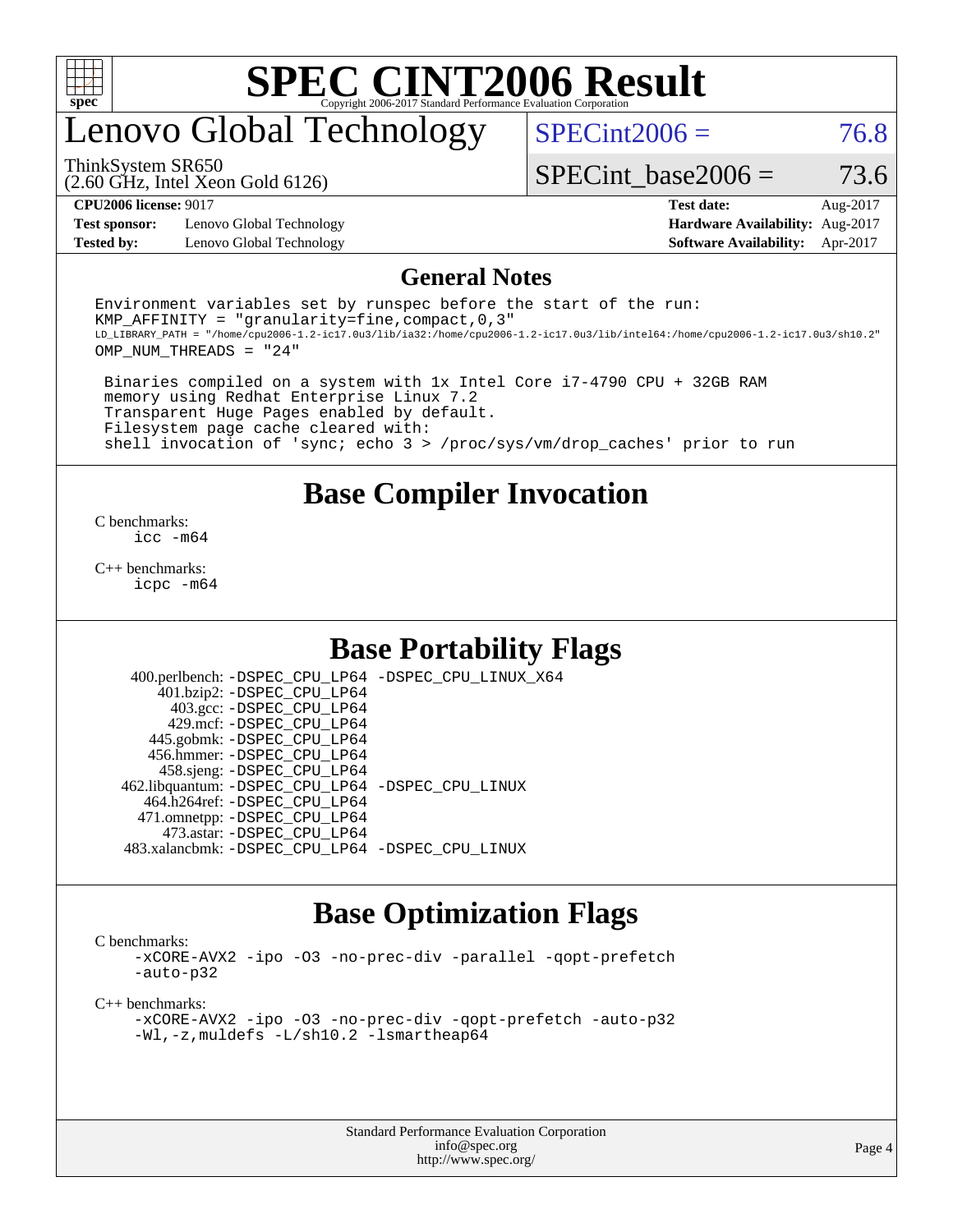

## enovo Global Technology

ThinkSystem SR650

(2.60 GHz, Intel Xeon Gold 6126)

 $SPECint2006 = 76.8$  $SPECint2006 = 76.8$ 

SPECint base2006 =  $73.6$ 

**[Test sponsor:](http://www.spec.org/auto/cpu2006/Docs/result-fields.html#Testsponsor)** Lenovo Global Technology **[Hardware Availability:](http://www.spec.org/auto/cpu2006/Docs/result-fields.html#HardwareAvailability)** Aug-2017 **[Tested by:](http://www.spec.org/auto/cpu2006/Docs/result-fields.html#Testedby)** Lenovo Global Technology **[Software Availability:](http://www.spec.org/auto/cpu2006/Docs/result-fields.html#SoftwareAvailability)** Apr-2017

**[CPU2006 license:](http://www.spec.org/auto/cpu2006/Docs/result-fields.html#CPU2006license)** 9017 **[Test date:](http://www.spec.org/auto/cpu2006/Docs/result-fields.html#Testdate)** Aug-2017

### **[Base Other Flags](http://www.spec.org/auto/cpu2006/Docs/result-fields.html#BaseOtherFlags)**

[C benchmarks](http://www.spec.org/auto/cpu2006/Docs/result-fields.html#Cbenchmarks):

403.gcc: [-Dalloca=\\_alloca](http://www.spec.org/cpu2006/results/res2017q4/cpu2006-20170918-49721.flags.html#b403.gcc_baseEXTRA_CFLAGS_Dalloca_be3056838c12de2578596ca5467af7f3)

## **[Peak Compiler Invocation](http://www.spec.org/auto/cpu2006/Docs/result-fields.html#PeakCompilerInvocation)**

[C benchmarks \(except as noted below\)](http://www.spec.org/auto/cpu2006/Docs/result-fields.html#Cbenchmarksexceptasnotedbelow):

[icc -m64](http://www.spec.org/cpu2006/results/res2017q4/cpu2006-20170918-49721.flags.html#user_CCpeak_intel_icc_64bit_bda6cc9af1fdbb0edc3795bac97ada53)

400.perlbench: [icc -m32 -L/opt/intel/compilers\\_and\\_libraries\\_2017/linux/lib/ia32](http://www.spec.org/cpu2006/results/res2017q4/cpu2006-20170918-49721.flags.html#user_peakCCLD400_perlbench_intel_icc_c29f3ff5a7ed067b11e4ec10a03f03ae)

445.gobmk: [icc -m32 -L/opt/intel/compilers\\_and\\_libraries\\_2017/linux/lib/ia32](http://www.spec.org/cpu2006/results/res2017q4/cpu2006-20170918-49721.flags.html#user_peakCCLD445_gobmk_intel_icc_c29f3ff5a7ed067b11e4ec10a03f03ae)

[C++ benchmarks \(except as noted below\):](http://www.spec.org/auto/cpu2006/Docs/result-fields.html#CXXbenchmarksexceptasnotedbelow)

[icc -m32 -L/opt/intel/compilers\\_and\\_libraries\\_2017/linux/lib/ia32](http://www.spec.org/cpu2006/results/res2017q4/cpu2006-20170918-49721.flags.html#user_CXXpeak_intel_icc_c29f3ff5a7ed067b11e4ec10a03f03ae)

473.astar: [icpc -m64](http://www.spec.org/cpu2006/results/res2017q4/cpu2006-20170918-49721.flags.html#user_peakCXXLD473_astar_intel_icpc_64bit_fc66a5337ce925472a5c54ad6a0de310)

### **[Peak Portability Flags](http://www.spec.org/auto/cpu2006/Docs/result-fields.html#PeakPortabilityFlags)**

 400.perlbench: [-D\\_FILE\\_OFFSET\\_BITS=64](http://www.spec.org/cpu2006/results/res2017q4/cpu2006-20170918-49721.flags.html#user_peakPORTABILITY400_perlbench_file_offset_bits_64_438cf9856305ebd76870a2c6dc2689ab) [-DSPEC\\_CPU\\_LINUX\\_IA32](http://www.spec.org/cpu2006/results/res2017q4/cpu2006-20170918-49721.flags.html#b400.perlbench_peakCPORTABILITY_DSPEC_CPU_LINUX_IA32) 401.bzip2: [-DSPEC\\_CPU\\_LP64](http://www.spec.org/cpu2006/results/res2017q4/cpu2006-20170918-49721.flags.html#suite_peakPORTABILITY401_bzip2_DSPEC_CPU_LP64) 403.gcc: [-DSPEC\\_CPU\\_LP64](http://www.spec.org/cpu2006/results/res2017q4/cpu2006-20170918-49721.flags.html#suite_peakPORTABILITY403_gcc_DSPEC_CPU_LP64) 429.mcf: [-DSPEC\\_CPU\\_LP64](http://www.spec.org/cpu2006/results/res2017q4/cpu2006-20170918-49721.flags.html#suite_peakPORTABILITY429_mcf_DSPEC_CPU_LP64) 445.gobmk: [-D\\_FILE\\_OFFSET\\_BITS=64](http://www.spec.org/cpu2006/results/res2017q4/cpu2006-20170918-49721.flags.html#user_peakPORTABILITY445_gobmk_file_offset_bits_64_438cf9856305ebd76870a2c6dc2689ab) 456.hmmer: [-DSPEC\\_CPU\\_LP64](http://www.spec.org/cpu2006/results/res2017q4/cpu2006-20170918-49721.flags.html#suite_peakPORTABILITY456_hmmer_DSPEC_CPU_LP64) 458.sjeng: [-DSPEC\\_CPU\\_LP64](http://www.spec.org/cpu2006/results/res2017q4/cpu2006-20170918-49721.flags.html#suite_peakPORTABILITY458_sjeng_DSPEC_CPU_LP64) 462.libquantum: [-DSPEC\\_CPU\\_LP64](http://www.spec.org/cpu2006/results/res2017q4/cpu2006-20170918-49721.flags.html#suite_peakPORTABILITY462_libquantum_DSPEC_CPU_LP64) [-DSPEC\\_CPU\\_LINUX](http://www.spec.org/cpu2006/results/res2017q4/cpu2006-20170918-49721.flags.html#b462.libquantum_peakCPORTABILITY_DSPEC_CPU_LINUX) 464.h264ref: [-DSPEC\\_CPU\\_LP64](http://www.spec.org/cpu2006/results/res2017q4/cpu2006-20170918-49721.flags.html#suite_peakPORTABILITY464_h264ref_DSPEC_CPU_LP64) 471.omnetpp: [-D\\_FILE\\_OFFSET\\_BITS=64](http://www.spec.org/cpu2006/results/res2017q4/cpu2006-20170918-49721.flags.html#user_peakPORTABILITY471_omnetpp_file_offset_bits_64_438cf9856305ebd76870a2c6dc2689ab) 473.astar: [-DSPEC\\_CPU\\_LP64](http://www.spec.org/cpu2006/results/res2017q4/cpu2006-20170918-49721.flags.html#suite_peakPORTABILITY473_astar_DSPEC_CPU_LP64) 483.xalancbmk: [-D\\_FILE\\_OFFSET\\_BITS=64](http://www.spec.org/cpu2006/results/res2017q4/cpu2006-20170918-49721.flags.html#user_peakPORTABILITY483_xalancbmk_file_offset_bits_64_438cf9856305ebd76870a2c6dc2689ab) [-DSPEC\\_CPU\\_LINUX](http://www.spec.org/cpu2006/results/res2017q4/cpu2006-20170918-49721.flags.html#b483.xalancbmk_peakCXXPORTABILITY_DSPEC_CPU_LINUX)

### **[Peak Optimization Flags](http://www.spec.org/auto/cpu2006/Docs/result-fields.html#PeakOptimizationFlags)**

[C benchmarks](http://www.spec.org/auto/cpu2006/Docs/result-fields.html#Cbenchmarks):

 400.perlbench: [-prof-gen](http://www.spec.org/cpu2006/results/res2017q4/cpu2006-20170918-49721.flags.html#user_peakPASS1_CFLAGSPASS1_LDCFLAGS400_perlbench_prof_gen_e43856698f6ca7b7e442dfd80e94a8fc)(pass 1) [-prof-use](http://www.spec.org/cpu2006/results/res2017q4/cpu2006-20170918-49721.flags.html#user_peakPASS2_CFLAGSPASS2_LDCFLAGS400_perlbench_prof_use_bccf7792157ff70d64e32fe3e1250b55)(pass 2) [-xCORE-AVX2](http://www.spec.org/cpu2006/results/res2017q4/cpu2006-20170918-49721.flags.html#user_peakPASS2_CFLAGSPASS2_LDCFLAGS400_perlbench_f-xCORE-AVX2)(pass 2) [-par-num-threads=1](http://www.spec.org/cpu2006/results/res2017q4/cpu2006-20170918-49721.flags.html#user_peakPASS1_CFLAGSPASS1_LDCFLAGS400_perlbench_par_num_threads_786a6ff141b4e9e90432e998842df6c2)(pass 1) [-ipo](http://www.spec.org/cpu2006/results/res2017q4/cpu2006-20170918-49721.flags.html#user_peakPASS2_CFLAGSPASS2_LDCFLAGS400_perlbench_f-ipo)(pass 2) [-O3](http://www.spec.org/cpu2006/results/res2017q4/cpu2006-20170918-49721.flags.html#user_peakPASS2_CFLAGSPASS2_LDCFLAGS400_perlbench_f-O3)(pass 2) [-no-prec-div](http://www.spec.org/cpu2006/results/res2017q4/cpu2006-20170918-49721.flags.html#user_peakPASS2_CFLAGSPASS2_LDCFLAGS400_perlbench_f-no-prec-div)(pass 2) [-qopt-prefetch](http://www.spec.org/cpu2006/results/res2017q4/cpu2006-20170918-49721.flags.html#user_peakCOPTIMIZE400_perlbench_f-qopt-prefetch)

 401.bzip2: [-prof-gen](http://www.spec.org/cpu2006/results/res2017q4/cpu2006-20170918-49721.flags.html#user_peakPASS1_CFLAGSPASS1_LDCFLAGS401_bzip2_prof_gen_e43856698f6ca7b7e442dfd80e94a8fc)(pass 1) [-prof-use](http://www.spec.org/cpu2006/results/res2017q4/cpu2006-20170918-49721.flags.html#user_peakPASS2_CFLAGSPASS2_LDCFLAGS401_bzip2_prof_use_bccf7792157ff70d64e32fe3e1250b55)(pass 2) [-xCORE-AVX2](http://www.spec.org/cpu2006/results/res2017q4/cpu2006-20170918-49721.flags.html#user_peakPASS2_CFLAGSPASS2_LDCFLAGS401_bzip2_f-xCORE-AVX2)(pass 2)  $-par-num-threads=1(pass 1) -ipo(pass 2) -O3(pass 2)$  $-par-num-threads=1(pass 1) -ipo(pass 2) -O3(pass 2)$  $-par-num-threads=1(pass 1) -ipo(pass 2) -O3(pass 2)$  $-par-num-threads=1(pass 1) -ipo(pass 2) -O3(pass 2)$  $-par-num-threads=1(pass 1) -ipo(pass 2) -O3(pass 2)$  $-par-num-threads=1(pass 1) -ipo(pass 2) -O3(pass 2)$ [-no-prec-div](http://www.spec.org/cpu2006/results/res2017q4/cpu2006-20170918-49721.flags.html#user_peakCOPTIMIZEPASS2_CFLAGSPASS2_LDCFLAGS401_bzip2_f-no-prec-div) [-auto-ilp32](http://www.spec.org/cpu2006/results/res2017q4/cpu2006-20170918-49721.flags.html#user_peakCOPTIMIZE401_bzip2_f-auto-ilp32) [-qopt-prefetch](http://www.spec.org/cpu2006/results/res2017q4/cpu2006-20170918-49721.flags.html#user_peakCOPTIMIZE401_bzip2_f-qopt-prefetch)

Continued on next page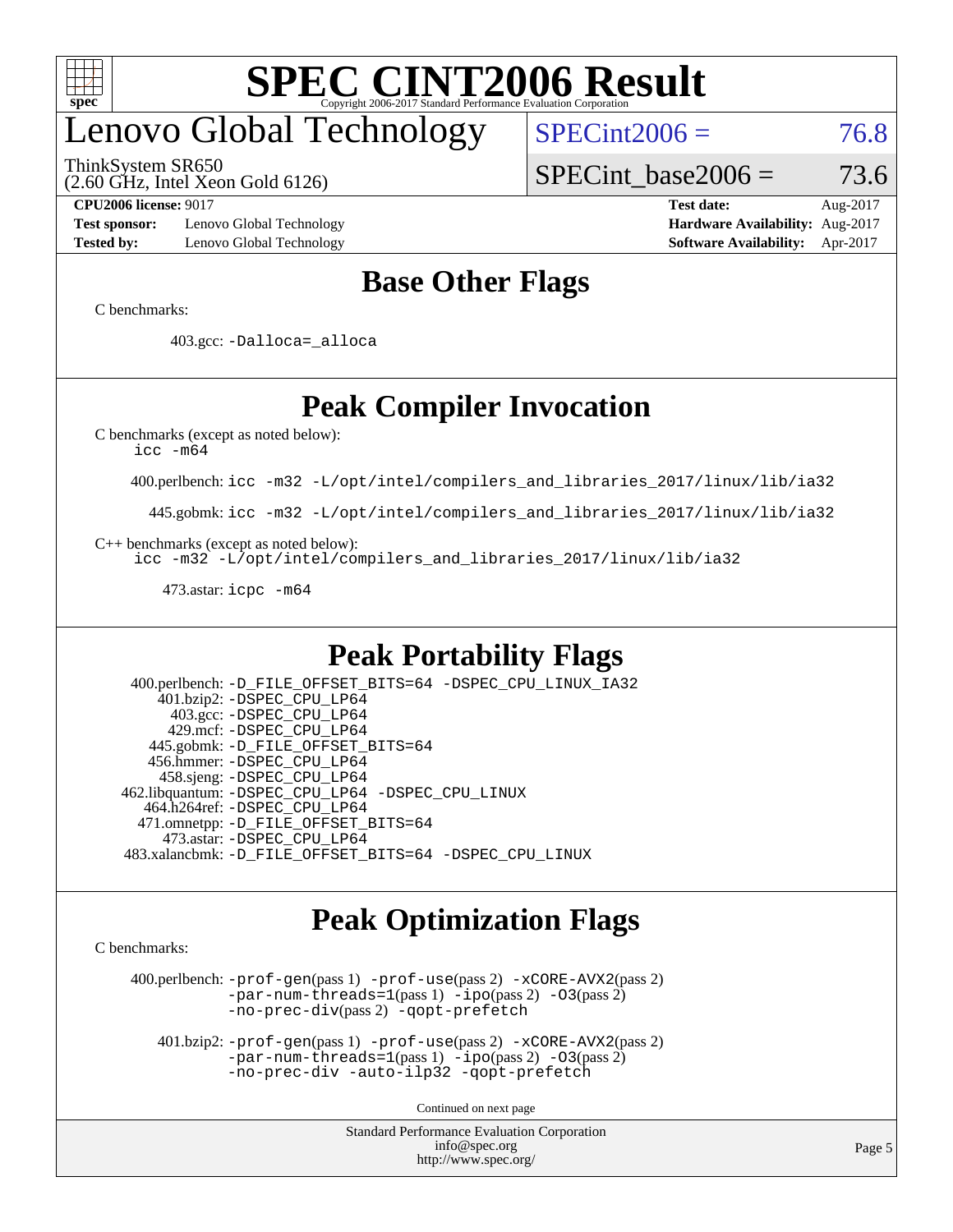

## enovo Global Technology

ThinkSystem SR650

 $SPECint2006 = 76.8$  $SPECint2006 = 76.8$ 

(2.60 GHz, Intel Xeon Gold 6126)

SPECint base2006 =  $73.6$ 

**[Test sponsor:](http://www.spec.org/auto/cpu2006/Docs/result-fields.html#Testsponsor)** Lenovo Global Technology **[Hardware Availability:](http://www.spec.org/auto/cpu2006/Docs/result-fields.html#HardwareAvailability)** Aug-2017 **[Tested by:](http://www.spec.org/auto/cpu2006/Docs/result-fields.html#Testedby)** Lenovo Global Technology **[Software Availability:](http://www.spec.org/auto/cpu2006/Docs/result-fields.html#SoftwareAvailability)** Apr-2017

**[CPU2006 license:](http://www.spec.org/auto/cpu2006/Docs/result-fields.html#CPU2006license)** 9017 **[Test date:](http://www.spec.org/auto/cpu2006/Docs/result-fields.html#Testdate)** Aug-2017

## **[Peak Optimization Flags \(Continued\)](http://www.spec.org/auto/cpu2006/Docs/result-fields.html#PeakOptimizationFlags)**

 403.gcc: [-xCORE-AVX2](http://www.spec.org/cpu2006/results/res2017q4/cpu2006-20170918-49721.flags.html#user_peakOPTIMIZE403_gcc_f-xCORE-AVX2) [-ipo](http://www.spec.org/cpu2006/results/res2017q4/cpu2006-20170918-49721.flags.html#user_peakOPTIMIZE403_gcc_f-ipo) [-O3](http://www.spec.org/cpu2006/results/res2017q4/cpu2006-20170918-49721.flags.html#user_peakOPTIMIZE403_gcc_f-O3) [-no-prec-div](http://www.spec.org/cpu2006/results/res2017q4/cpu2006-20170918-49721.flags.html#user_peakOPTIMIZE403_gcc_f-no-prec-div) [-inline-calloc](http://www.spec.org/cpu2006/results/res2017q4/cpu2006-20170918-49721.flags.html#user_peakCOPTIMIZE403_gcc_f-inline-calloc) [-qopt-malloc-options=3](http://www.spec.org/cpu2006/results/res2017q4/cpu2006-20170918-49721.flags.html#user_peakCOPTIMIZE403_gcc_f-qopt-malloc-options_0fcb435012e78f27d57f473818e45fe4) [-auto-ilp32](http://www.spec.org/cpu2006/results/res2017q4/cpu2006-20170918-49721.flags.html#user_peakCOPTIMIZE403_gcc_f-auto-ilp32) 429.mcf: [-xCORE-AVX2](http://www.spec.org/cpu2006/results/res2017q4/cpu2006-20170918-49721.flags.html#user_peakOPTIMIZE429_mcf_f-xCORE-AVX2) [-ipo](http://www.spec.org/cpu2006/results/res2017q4/cpu2006-20170918-49721.flags.html#user_peakOPTIMIZE429_mcf_f-ipo) [-O3](http://www.spec.org/cpu2006/results/res2017q4/cpu2006-20170918-49721.flags.html#user_peakOPTIMIZE429_mcf_f-O3) [-no-prec-div](http://www.spec.org/cpu2006/results/res2017q4/cpu2006-20170918-49721.flags.html#user_peakOPTIMIZE429_mcf_f-no-prec-div) [-parallel](http://www.spec.org/cpu2006/results/res2017q4/cpu2006-20170918-49721.flags.html#user_peakCOPTIMIZE429_mcf_f-parallel) [-qopt-prefetch](http://www.spec.org/cpu2006/results/res2017q4/cpu2006-20170918-49721.flags.html#user_peakCOPTIMIZE429_mcf_f-qopt-prefetch) [-auto-p32](http://www.spec.org/cpu2006/results/res2017q4/cpu2006-20170918-49721.flags.html#user_peakCOPTIMIZE429_mcf_f-auto-p32) 445.gobmk: [-prof-gen](http://www.spec.org/cpu2006/results/res2017q4/cpu2006-20170918-49721.flags.html#user_peakPASS1_CFLAGSPASS1_LDCFLAGS445_gobmk_prof_gen_e43856698f6ca7b7e442dfd80e94a8fc)(pass 1) [-prof-use](http://www.spec.org/cpu2006/results/res2017q4/cpu2006-20170918-49721.flags.html#user_peakPASS2_CFLAGSPASS2_LDCFLAGS445_gobmk_prof_use_bccf7792157ff70d64e32fe3e1250b55)(pass 2) [-xCORE-AVX2](http://www.spec.org/cpu2006/results/res2017q4/cpu2006-20170918-49721.flags.html#user_peakPASS2_CFLAGSPASS2_LDCFLAGS445_gobmk_f-xCORE-AVX2)(pass 2)  $-par-num-threads=1(pass 1) -ipo(pass 2) -O3(pass 2)$  $-par-num-threads=1(pass 1) -ipo(pass 2) -O3(pass 2)$  $-par-num-threads=1(pass 1) -ipo(pass 2) -O3(pass 2)$  $-par-num-threads=1(pass 1) -ipo(pass 2) -O3(pass 2)$  $-par-num-threads=1(pass 1) -ipo(pass 2) -O3(pass 2)$  $-par-num-threads=1(pass 1) -ipo(pass 2) -O3(pass 2)$ [-no-prec-div](http://www.spec.org/cpu2006/results/res2017q4/cpu2006-20170918-49721.flags.html#user_peakPASS2_CFLAGSPASS2_LDCFLAGS445_gobmk_f-no-prec-div)(pass 2) 456.hmmer: basepeak = yes 458.sjeng: [-prof-gen](http://www.spec.org/cpu2006/results/res2017q4/cpu2006-20170918-49721.flags.html#user_peakPASS1_CFLAGSPASS1_LDCFLAGS458_sjeng_prof_gen_e43856698f6ca7b7e442dfd80e94a8fc)(pass 1) [-prof-use](http://www.spec.org/cpu2006/results/res2017q4/cpu2006-20170918-49721.flags.html#user_peakPASS2_CFLAGSPASS2_LDCFLAGS458_sjeng_prof_use_bccf7792157ff70d64e32fe3e1250b55)(pass 2) [-xCORE-AVX2](http://www.spec.org/cpu2006/results/res2017q4/cpu2006-20170918-49721.flags.html#user_peakPASS2_CFLAGSPASS2_LDCFLAGS458_sjeng_f-xCORE-AVX2)(pass 2) [-par-num-threads=1](http://www.spec.org/cpu2006/results/res2017q4/cpu2006-20170918-49721.flags.html#user_peakPASS1_CFLAGSPASS1_LDCFLAGS458_sjeng_par_num_threads_786a6ff141b4e9e90432e998842df6c2)(pass 1) [-ipo](http://www.spec.org/cpu2006/results/res2017q4/cpu2006-20170918-49721.flags.html#user_peakPASS2_CFLAGSPASS2_LDCFLAGS458_sjeng_f-ipo)(pass 2) [-O3](http://www.spec.org/cpu2006/results/res2017q4/cpu2006-20170918-49721.flags.html#user_peakPASS2_CFLAGSPASS2_LDCFLAGS458_sjeng_f-O3)(pass 2) [-no-prec-div](http://www.spec.org/cpu2006/results/res2017q4/cpu2006-20170918-49721.flags.html#user_peakPASS2_CFLAGSPASS2_LDCFLAGS458_sjeng_f-no-prec-div)(pass 2) [-unroll4](http://www.spec.org/cpu2006/results/res2017q4/cpu2006-20170918-49721.flags.html#user_peakCOPTIMIZE458_sjeng_f-unroll_4e5e4ed65b7fd20bdcd365bec371b81f)  $462$ .libquantum: basepeak = yes  $464.h264$ ref: basepeak = yes [C++ benchmarks:](http://www.spec.org/auto/cpu2006/Docs/result-fields.html#CXXbenchmarks) 471.omnetpp: [-prof-gen](http://www.spec.org/cpu2006/results/res2017q4/cpu2006-20170918-49721.flags.html#user_peakPASS1_CXXFLAGSPASS1_LDCXXFLAGS471_omnetpp_prof_gen_e43856698f6ca7b7e442dfd80e94a8fc)(pass 1) [-prof-use](http://www.spec.org/cpu2006/results/res2017q4/cpu2006-20170918-49721.flags.html#user_peakPASS2_CXXFLAGSPASS2_LDCXXFLAGS471_omnetpp_prof_use_bccf7792157ff70d64e32fe3e1250b55)(pass 2) [-xCORE-AVX2](http://www.spec.org/cpu2006/results/res2017q4/cpu2006-20170918-49721.flags.html#user_peakPASS2_CXXFLAGSPASS2_LDCXXFLAGS471_omnetpp_f-xCORE-AVX2)(pass 2)  $-par-num-threads=1(pass 1) -ipo(pass 2) -O3(pass 2)$  $-par-num-threads=1(pass 1) -ipo(pass 2) -O3(pass 2)$  $-par-num-threads=1(pass 1) -ipo(pass 2) -O3(pass 2)$  $-par-num-threads=1(pass 1) -ipo(pass 2) -O3(pass 2)$  $-par-num-threads=1(pass 1) -ipo(pass 2) -O3(pass 2)$  $-par-num-threads=1(pass 1) -ipo(pass 2) -O3(pass 2)$ [-no-prec-div](http://www.spec.org/cpu2006/results/res2017q4/cpu2006-20170918-49721.flags.html#user_peakPASS2_CXXFLAGSPASS2_LDCXXFLAGS471_omnetpp_f-no-prec-div)(pass 2) [-qopt-ra-region-strategy=block](http://www.spec.org/cpu2006/results/res2017q4/cpu2006-20170918-49721.flags.html#user_peakCXXOPTIMIZE471_omnetpp_f-qopt-ra-region-strategy_0f7b543d62da454b380160c0e3b28f94) [-Wl,-z,muldefs](http://www.spec.org/cpu2006/results/res2017q4/cpu2006-20170918-49721.flags.html#user_peakEXTRA_LDFLAGS471_omnetpp_link_force_multiple1_74079c344b956b9658436fd1b6dd3a8a) [-L/sh10.2 -lsmartheap](http://www.spec.org/cpu2006/results/res2017q4/cpu2006-20170918-49721.flags.html#user_peakEXTRA_LIBS471_omnetpp_SmartHeap_b831f2d313e2fffa6dfe3f00ffc1f1c0) 473.astar: [-xCORE-AVX2](http://www.spec.org/cpu2006/results/res2017q4/cpu2006-20170918-49721.flags.html#user_peakOPTIMIZE473_astar_f-xCORE-AVX2) [-ipo](http://www.spec.org/cpu2006/results/res2017q4/cpu2006-20170918-49721.flags.html#user_peakOPTIMIZE473_astar_f-ipo) [-O3](http://www.spec.org/cpu2006/results/res2017q4/cpu2006-20170918-49721.flags.html#user_peakOPTIMIZE473_astar_f-O3) [-no-prec-div](http://www.spec.org/cpu2006/results/res2017q4/cpu2006-20170918-49721.flags.html#user_peakOPTIMIZE473_astar_f-no-prec-div) [-qopt-prefetch](http://www.spec.org/cpu2006/results/res2017q4/cpu2006-20170918-49721.flags.html#user_peakCXXOPTIMIZE473_astar_f-qopt-prefetch) [-auto-p32](http://www.spec.org/cpu2006/results/res2017q4/cpu2006-20170918-49721.flags.html#user_peakCXXOPTIMIZE473_astar_f-auto-p32) [-Wl,-z,muldefs](http://www.spec.org/cpu2006/results/res2017q4/cpu2006-20170918-49721.flags.html#user_peakEXTRA_LDFLAGS473_astar_link_force_multiple1_74079c344b956b9658436fd1b6dd3a8a) [-L/sh10.2 -lsmartheap64](http://www.spec.org/cpu2006/results/res2017q4/cpu2006-20170918-49721.flags.html#user_peakEXTRA_LIBS473_astar_SmartHeap64_63911d860fc08c15fa1d5bf319b9d8d5) 483.xalancbmk: [-xCORE-AVX2](http://www.spec.org/cpu2006/results/res2017q4/cpu2006-20170918-49721.flags.html#user_peakOPTIMIZE483_xalancbmk_f-xCORE-AVX2) [-ipo](http://www.spec.org/cpu2006/results/res2017q4/cpu2006-20170918-49721.flags.html#user_peakOPTIMIZE483_xalancbmk_f-ipo) [-O3](http://www.spec.org/cpu2006/results/res2017q4/cpu2006-20170918-49721.flags.html#user_peakOPTIMIZE483_xalancbmk_f-O3) [-no-prec-div](http://www.spec.org/cpu2006/results/res2017q4/cpu2006-20170918-49721.flags.html#user_peakOPTIMIZE483_xalancbmk_f-no-prec-div) [-qopt-prefetch](http://www.spec.org/cpu2006/results/res2017q4/cpu2006-20170918-49721.flags.html#user_peakCXXOPTIMIZE483_xalancbmk_f-qopt-prefetch) [-Wl,-z,muldefs](http://www.spec.org/cpu2006/results/res2017q4/cpu2006-20170918-49721.flags.html#user_peakEXTRA_LDFLAGS483_xalancbmk_link_force_multiple1_74079c344b956b9658436fd1b6dd3a8a) [-L/sh10.2 -lsmartheap](http://www.spec.org/cpu2006/results/res2017q4/cpu2006-20170918-49721.flags.html#user_peakEXTRA_LIBS483_xalancbmk_SmartHeap_b831f2d313e2fffa6dfe3f00ffc1f1c0)

### **[Peak Other Flags](http://www.spec.org/auto/cpu2006/Docs/result-fields.html#PeakOtherFlags)**

[C benchmarks](http://www.spec.org/auto/cpu2006/Docs/result-fields.html#Cbenchmarks):

403.gcc: [-Dalloca=\\_alloca](http://www.spec.org/cpu2006/results/res2017q4/cpu2006-20170918-49721.flags.html#b403.gcc_peakEXTRA_CFLAGS_Dalloca_be3056838c12de2578596ca5467af7f3)

The flags files that were used to format this result can be browsed at <http://www.spec.org/cpu2006/flags/Intel-ic17.0-official-linux64-revF.html> <http://www.spec.org/cpu2006/flags/Lenovo-Platform-Flags-V1.2-SKL-C.20171004.html>

You can also download the XML flags sources by saving the following links:

<http://www.spec.org/cpu2006/flags/Intel-ic17.0-official-linux64-revF.xml> <http://www.spec.org/cpu2006/flags/Lenovo-Platform-Flags-V1.2-SKL-C.20171004.xml>